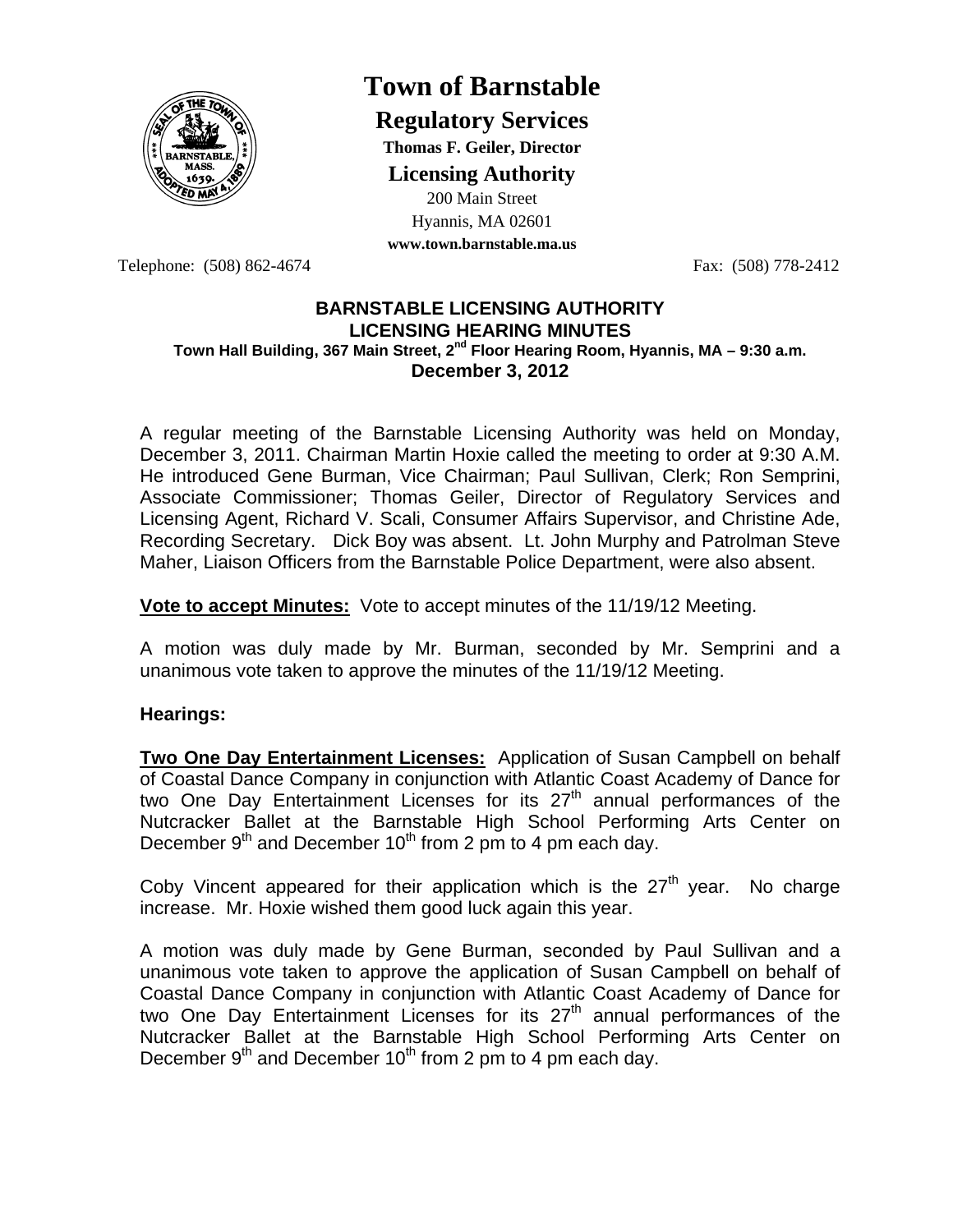**Two One Day Entertainment Licenses:** Application of Carol Saunders on behalf of Hyannis Public Library, 4012 Main Street, Hyannis for two One Day Entertainment Licenses for its 37<sup>th</sup> annual President's Holiday Antiques Show at the Barnstable High School Field House on February 16, 2013 from 10 am to 5 pm and February 17, 2013 from 11 am to 4 pm.

Ms. Saunders appeared for the  $37<sup>th</sup>$  annual event with no changes. It is a library fundraiser for the library. It is \$6; \$5 with discount coupon.

A motion was duly made by Gene Burman, seconded by Paul Sullivan and a unanimous vote taken to approve the application of Carol Saunders on behalf of Hyannis Public Library, 4012 Main Street, Hyannis for two One Day Entertainment Licenses for its 37<sup>th</sup> annual President's Holiday Antiques Show at the Barnstable High School Field House on February 16, 2013 from 10 am to 5 pm and February 17, 2013 from 11 am to 4 pm.

**Junk Dealer License:** Application of Donna M. Medeiros on behalf of J. Craig Medeiros holding an existing Junk Dealer License to JCM Metals, Inc., d/b/a JCM Metals, 142 Corporation Road, Hyannis, Donna M. Medeiros, Manager for an Annual Junk Dealer License, hours of operation to be T, W, Th 9 am to 5 pm, Sat 9 am – noon.

Donna Medeiros appeared for the change from her father's license to herself. Mr. Medeiros was with her. She is taking over as her Dad is getting older and she has been his right hand girl for many years.

A motion was duly made by Gene Burman, seconded by Paul Sullivan and a unanimous vote taken to approve the application of Donna M. Medeiros on behalf of J. Craig Medeiros holding an existing Junk Dealer License to JCM Metals, Inc., d/b/a JCM Metals, 142 Corporation Road, Hyannis, Donna M. Medeiros, Manager for an Annual Junk Dealer License, hours of operation to be T, W, Th 9 am to 5 pm, Sat 9 am – noon.

**Class I Auto Dealer License:** Application of AMR Holdings – KH, LLC, d/b/a KIA of Cape Cod, 1056 Iyannough Road, Hyannis, Matt McGovern, Manager, for a Class I Auto Dealer License for 1056 Iyannough Road as its showroom, 1020 for administrative offices, 1040 for service parking and 756 Bearse's Way for storage of new/used vehicles.

Jack Carter, current owner, appeared to advise that AMR Holdings had written down 7 pm for the hearing and would not be here today. He represented that he has known them over 20 years. They are solid. He also advised there will be no changes from the numbers he is using at present on all the lots.

A motion was duly made by Gene Burman, seconded by Paul Sullivan and a unanimous vote taken to approve the application of AMR Holdings – KH, LLC, d/b/a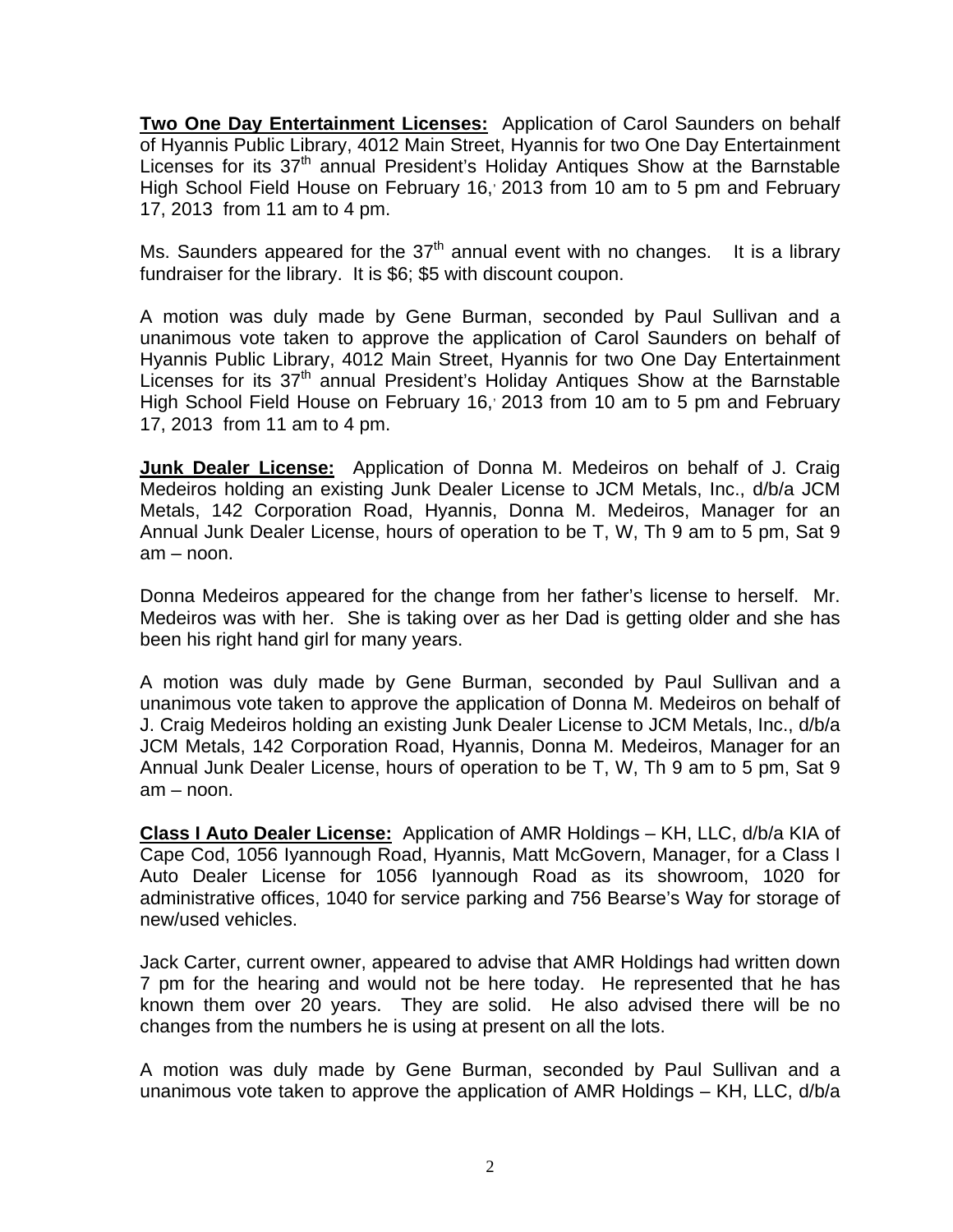KIA of Cape Cod, 1056 Iyannough Road, Hyannis, Matt McGovern, Manager, for a Class I Auto Dealer License for 1056 Iyannough Road as its showroom, 1020 for administrative offices, 1040 for service parking and 756 Bearse's Way for storage of new/used vehicles, and subject to the new owners appearing at the December 17, 2012 meeting to answer any questions the Board may have

**Class I Auto Dealer License:** Application of AMR Holdings – TH, LLC, d/b/a Hyannis Toyota and Hyannis Scion, 1020 & 1040 Iyannough Road, Hyannis Matt McGovern, Manager, for a Class I Auto Dealer License with 1020 for its showroom & offices, 1040 for service parking and 756 Bearses Way for storage of new/used vehicles.

Jack Carter, current owner, appeared to advise the Board that AMR Holdings had written down 7 pm for the hearing and would not be here today. He said he is transferring everything to the new owners – he has known them over 20 years. Mr. Scali asked why they were not here; he stated they had it on for 7 pm. Mr. Burman suggested we approve today but ask them to come to the next hearing on 12/17 for any questions the Board may have. Mr. Geiler stated they have an extensive resume and suggested the January 13, 2012 meeting.

A motion was duly made by Gene Burman, seconded by Paul Sullivan and a unanimous vote taken to approve the application of AMR Holdings – TH, LLC, d/b/a Hyannis Toyota and Hyannis Scion, 1020 & 1040 Iyannough Road, Hyannis Matt McGovern, Manager, for a Class I Auto Dealer License with 1020 for its showroom & offices, 1040 for service parking and 756 Bearses Way for storage of new/used vehicles, and subject to the new owners appearing at the December 17, 2012 meeting to answer any questions the Board may have.

**Class II Auto Dealer License:** Application of Application of AMR Holdings – TH, LLC, d/b/a Hyannis Toyota, 756 Bearse's Way, Hyannis, Matt McGovern, Manager, for a Class II Auto Dealer License with its extra storage facility. Maximum of 60 new/used vehicles on site.

Jack Carter, current owner, appeared to advise that AMR Holdings had written down 7 pm for the hearing and would not be here today.

A motion was duly made by Gene Burman, seconded by Paul Sullivan and a unanimous vote taken to approve the application of AMR Holdings – TH, LLC, d/b/a Hyannis Toyota, 756 Bearse's Way, Hyannis, Matt McGovern, Manager, for a Class II Auto Dealer License with its extra storage facility. Maximum of 60 new/used vehicles on site, and subject to the new owners appearing at the December 17, 2012 meeting to answer any questions the Board may have..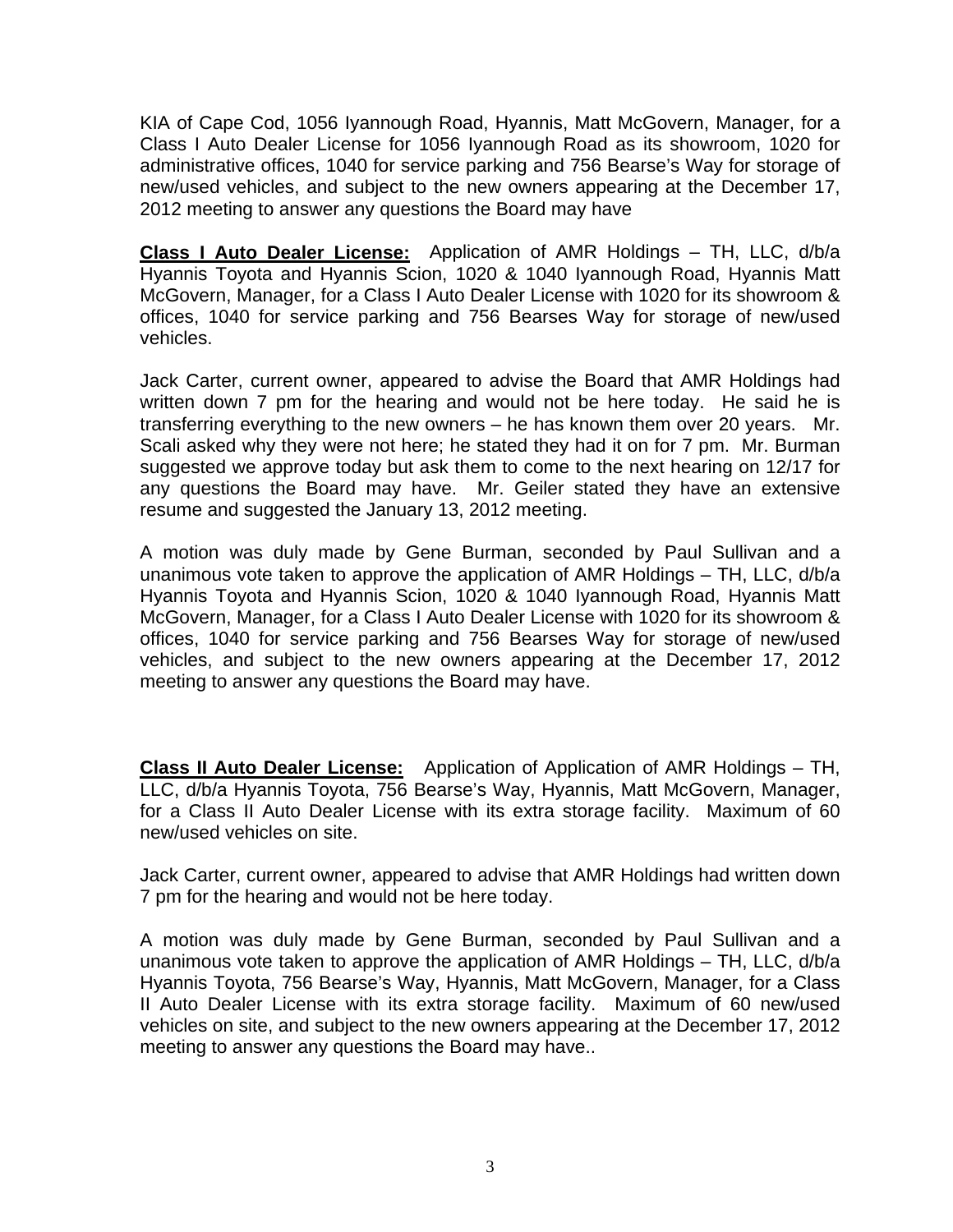**New Karaoke License:** Application of Hyannis Properties, LLC Brown, d/b/a British Beer Company, 412 Main Street, Hyannis, Michael Otto, Manager, for a New Karaoke License for Tuesday and Sunday evenings from 7:00 pm to 11:00 pm.

Michael Otto appeared for this license application for Sunday evenings from 9 to 12:45.

It was asked if this would be renewed for 2013 and determined that it would be.

A motion was duly made by Gene Burman, seconded by Paul Sullivan and a unanimous vote taken to approve the application of Hyannis Properties, LLC Brown, d/b/a British Beer Company, 412 Main Street, Hyannis, Michael Otto, Manager, for a New Karaoke License for 9:00 pm to 12:45 am, not listing any particular days.

**New Annual Retail All Alcohol Package Store License**: Application of Smithfield Market of Barnstable, LLC, d/b/a Barnstable Market, 3220 Main Street, Barnstable, Jeffrey Blankenship, Manager, for a new Annual All Alcohol Retail Package Store license at its current location, no change to the floor plan. Hours of alcohol sales to be Mon-Sat 8 am to 8 pm, Sun noon to 8 pm. The current Wine & Malt Retail Package Store License at this location would be turned in upon approval of this license.

Mr. Hoxie asked Mr. Scali if anything was new on this; Mr. Scali stated he had contacted both Bill Kelley and Ralph Sacramone at the ABCC who had advised in the past we definitely have 1 beer and wine package store license and maybe 2 but are now advising there are no full package store licenses in Barnstable available. They asked Mr. Scali if they could analyze their answer further because of our population decrease after Mr. Kelley comes back from vacation. He stated that the problem is because of the annual vs. seasonal package store licenses in the past.

Attorney Lawler appeared and complimented Mr. Scali for being very helpful in the process. The ABCC was initially telling us that Barnstable has 2 open all alcohol package store licenses but were unsure of it was 1 or 2. They are now advising it is none but he is willing to continue this to the mid January hearing for an answer from the ABCC.

Mr. Geiler stated the complication for Barnstable is that in the 70's it was a home rule petition to eliminate the seasonal package store licenses and convert them to annual package store licenses – it was 3-5 at that point. Shortly after that there were changes to the law allowing communities to make that decision themselves and not require ABCC approval. That created a different formula for determining the quota for Barnstable from rest of the State. The ABCC is supposed to provide us with a number in writing which they have not done. The verbal answer was given but we have nothing in writing. He suggested we continue this hearing generally rather than to a date certain to get this answer from the ABCC.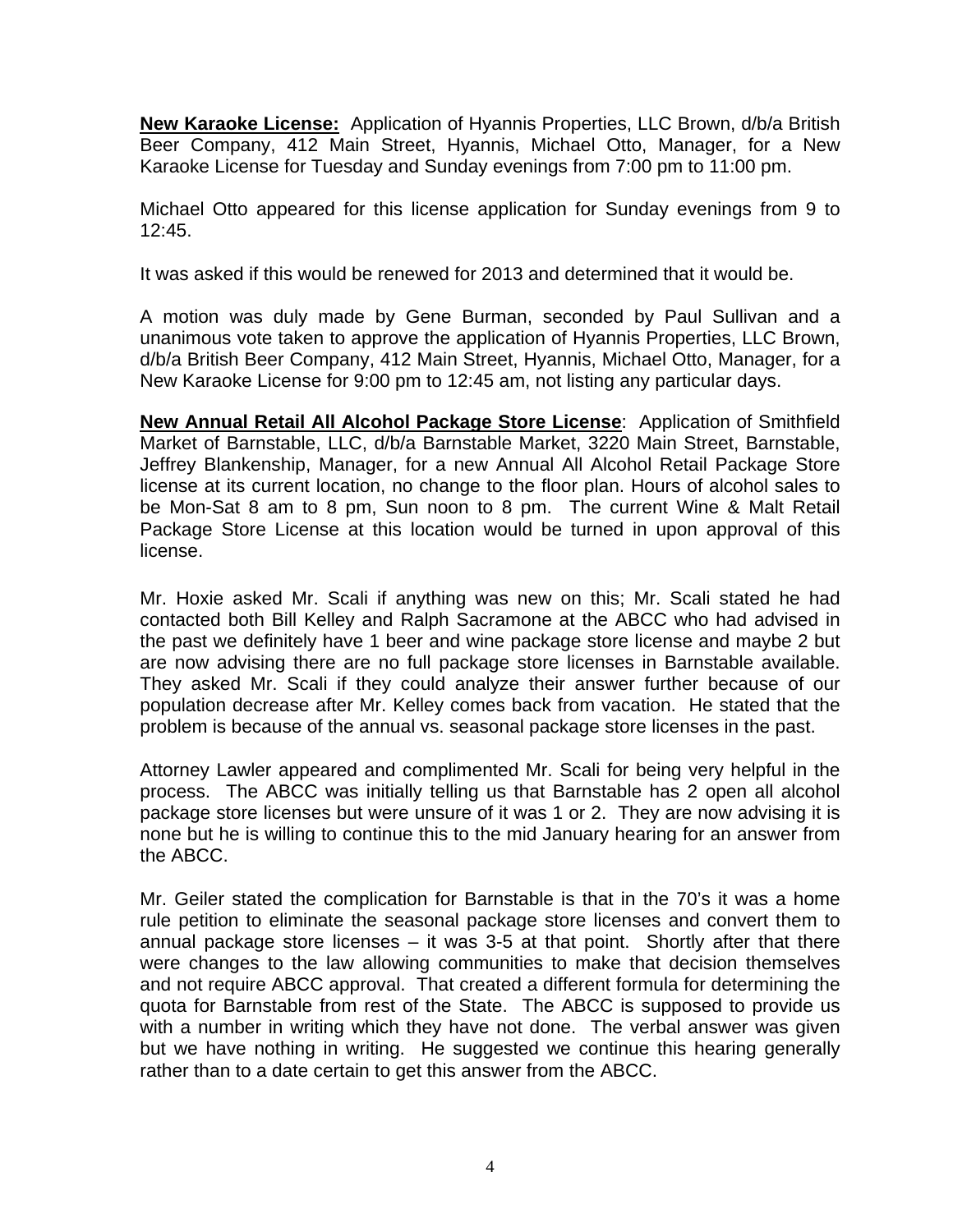Attorney Lawler advised he would rather it be continued to January at this time so we at least have a deadline for the ABCC – to get back to us by the deadline date. Mr. Hoxie stated if we find we do have a license available we have to open it up to other applicants. Mr. Lawler state he is aware of that.

Mr. Hoxie stated this hearing will be continued to the January meeting.

### **Renewals:**

# **The following renewals have been submitted without any changes from the previous year for Licensing Authority approval.**

A motion was duly made by Mr. Burman and seconded by Mr. Sullivan and a unanimous vote taken to approve the Class I Auto Dealer renewals as submitted below:

### **Auto Dealer Class I:**

Premier Cape Cod, 460 Yarmouth Road, Hyannis Buckler's, 100-116 Ridgewood Ave, Hyannis

A motion was duly made by Mr. Burman and seconded by Mr. Sullivan and a unanimous vote taken to approve the Class II Auto Dealer renewals as submitted below:

#### **Class II Auto Dealers:**

Cape Cod Cars & Trucks, 319 Barnstable Road, Hyannis Auto Smart, 202 Yarmouth Road, Hyannis Adymar's Auto & Truck Repair, 31 Thornton Drive, Hyannis Jack Ellis Foreign Auto, 515 West Main Street, Hyannis Cape Motors, 125A Falmouth Road, Hyannis All Cape Auto Sales, 711 Yarmouth Road, Hyannis Cape Cod Auto Auction, 700 Bearse's Way, Hyannis Cape Wide Auto and Marine I, 730 Bearse's Way, Hyannis Willow Street Motors, 519 Yarmouth Road, Hyannis All Motors Auto Sales, 66 Barnstable Road, Hyannis American Classic Dream Cars, 119 Thornton Drive, Hyannis Harbor Auto Sales, 380 Yarmouth Road, Hyannis Cape & Island Motors, 153 Corporation Road, Hyannis Davis Auto Sales, 50 Airport Road, Hyannis

A motion was duly made by Mr. Burman and seconded by Mr. Sullivan and a unanimous vote taken to approve Cinema/Theatre renewals as submitted below:

# **Cinema/Theatre:**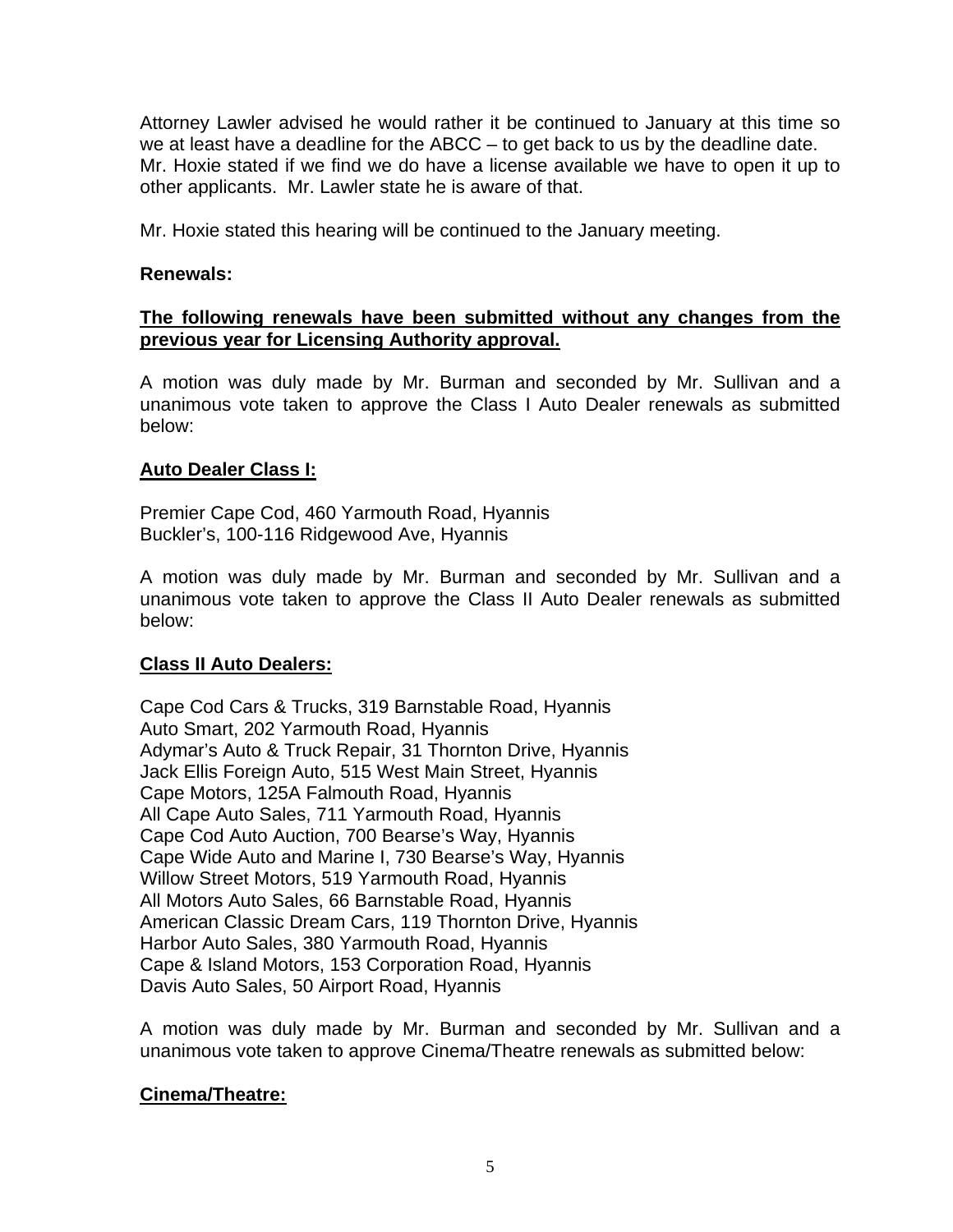Barnstable Comedy Club, 3171 Main Street, Barnstable Cotuit Center for the Arts, 4404 Falmouth Road, Cotuit

A motion was duly made by Mr. Burman and seconded by Mr. Sullivan and a unanimous vote taken to approve the Common Victualler renewals as submitted below excepting those marked No CGS:

### **Common Victuallers:**

Panera Bread, Capetown Plaza, Hyannis Sarku Japan, CC Mall, Hyannis Regina Pizzeria, CC Mall, Hyannis Barnes & Noble, CC Mall, Hyannis Earthly Delights, 15 West Bay Road, Osterville Persy's Place, 247 Main Street, Hyannis Subway Sandwiches, 2145 Iyannough Road, Hyannis Subway Sandwiches, 793 Iyannough Road, Hyannis Mitie's Sushi House, 225 Iyannough Road, Hyannis Cape Cod Chocolatier, 1600 Falmouth Road, Centerville CCH Nutrition & Food Services, 27 Park Street, Hyannis The Blue Plate Diner, 3226 Main Street, Barnstable Osterville Village Cafe, 3 Wianno Avenue, Osterville Wianno Green Cafe, 29 Wianno Avenue, Osterville Rendez Vous Cafe, 394 Main Street, Hyannis Kandy Korner, 474 Main Street, Hyannis CCH Nutrition & Food Services, 27 Park Street, Hyannis Fame Food Mgmt. – CC Community College JJ's Roast Beef, 770 Main Street, Osterville

A motion was duly made by Mr. Burman and seconded by Mr. Sullivan and a unanimous vote taken to approve the Lodging House renewals as submitted below:

#### **Lodging House:**

Pilot Guest House, 56 Pleasant Street, Hyannis The Hillcrest B&B, 70 Gosnold Street, Hyannis Saltwinds B&B, 319 Sea Street, Hyannis Simmons Homestead Inn, 288 Scudder Avenue, Hyannis 900 Realty Trust - 961 Pitcher's Way, Hyannis 900 Realty Trust – 975 Pitcher's Way, Hyannis 900 Realty Trust – 989 Pitcher's Way, Hyannis Cape Cod Ocean Manor, 543 Ocean Street, Hyannis Craigville Retreat Center, 19 Vine Ave., Centerville Craigville Retreat Center, 208 Lake Elizabeth Drive, Centerville Craigville Retreat Center, 45 Prospect Avenue, Centerville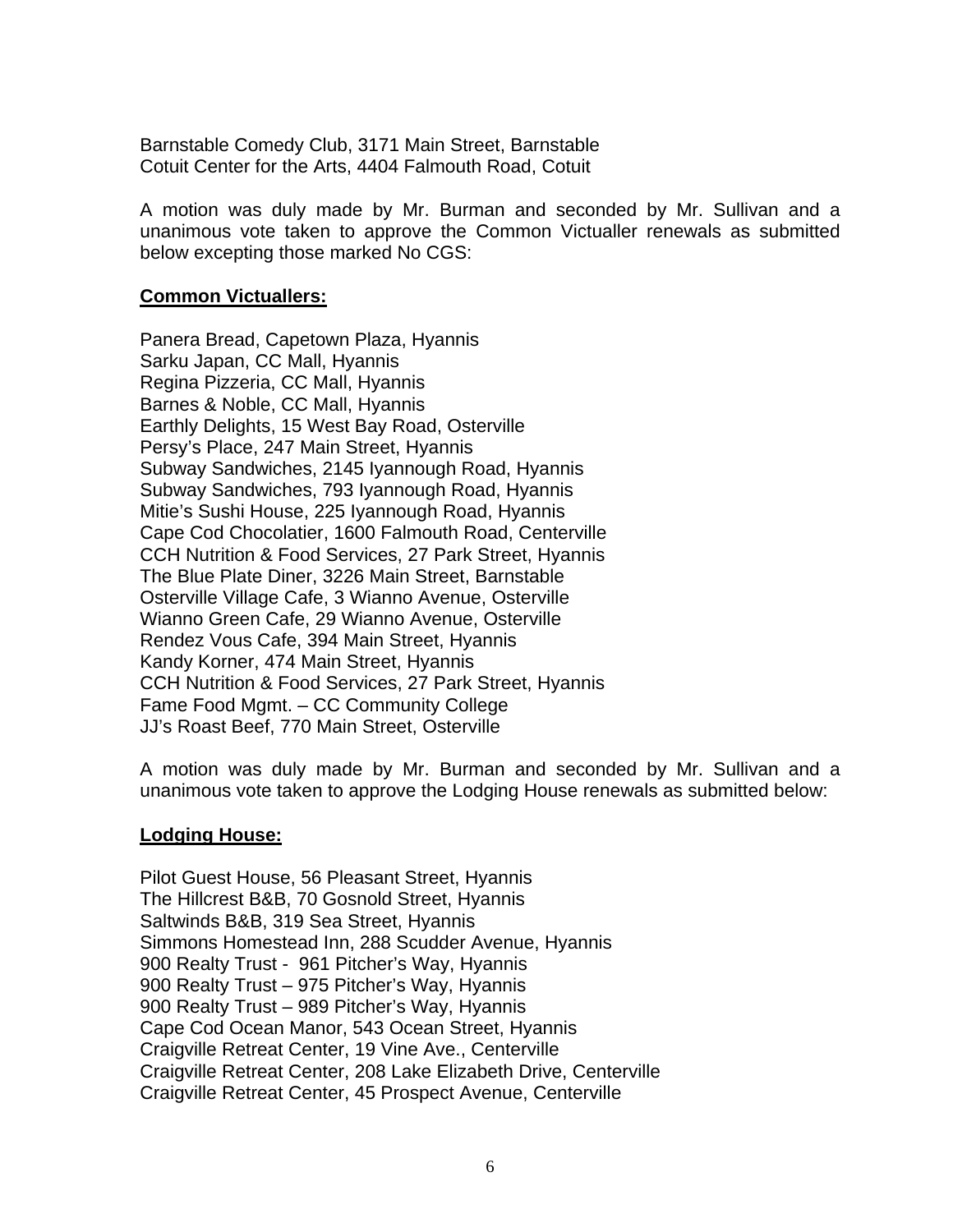Craigville Retreat Center, 125 Ocean Street, Centerville Craigville Retreat Center, 39 Prospect Avenue, Centerville Captain David Kelley House, 539 Main Street, Centerville Acworth Inn, 4352 Main Street, Cummaquid Edmund J. Flynn, 791 Pitcher's Way, Hyannis

A motion was duly made by Mr. Burman and seconded by Mr. Sullivan and a unanimous vote taken to approve the Club All Alcohol renewals as submitted below excepting those marked No CGS:

### **Club All Alcohol:**

Oyster Harbors Club, 170 Grand Island Drive, Osterville West Barnstable Deer Club, 1800 Old Stage Road, West Barnstable Cummaquid Golf Club, 35 Marstons Lane, Cummaquid Hyannis Yacht Club, 490 Ocean Street, Hyannis Osterville Veteran's Assn., 753 Main Street, Osterville Hyannis Elks, 852 Bearse's Way, Hyannis

A motion was duly made by Mr. Burman and seconded by Mr. Sullivan and a unanimous vote taken to approve the Common Victualler All Alcohol renewals as submitted below excepting those marked No CGS:

# **Common Vic All Alcohol:**

British Beer Company, 412 Main Street, Hyannis Dolphin Restaurant, 3250 Main Street, Barnstable Chipotle Mexican Grill, CC Mall, Hyannis Seaside Pub on Main, 615 Main Street, Hyannis DJ's Wings, Ribs, Subs 'n More, 165 Yarmouth Road, Hyannis Fazio's Trattoria, 294 Main Street, Hyannis FOGO Brazilian BBQ, 55 Iyannough Road, Hyannis UNO Chicago Grill, 574 Iyannough Road, Hyannis Five Bays Bistro, 825 Main Street, Osterville Bobby Byrne's Hyannis Pub, 489 Bearse's Way, Hyannis Outback Steakhouse, 1070 Iyannough Road, Hyannis Olive Garden, 1095 Iyannough Road, Hyannis 99 Restaurant & Pub, 1600 Falmouth Road, Centerville Kobi House, 489 Bearse's Way, Hyannis Kettle Ho, 12 School Street, Cotuit Harry's at the Depot, 477 Yarmouth Road, Hyannis Alberto's Ristorante, 360 Main Street, Hyannis Tiki Port, 790 Iyannough Road, Hyannis Jack's Lounge, 373 West Main Street, Hyannis The Island Merchant, 302 Main Street, Hyannis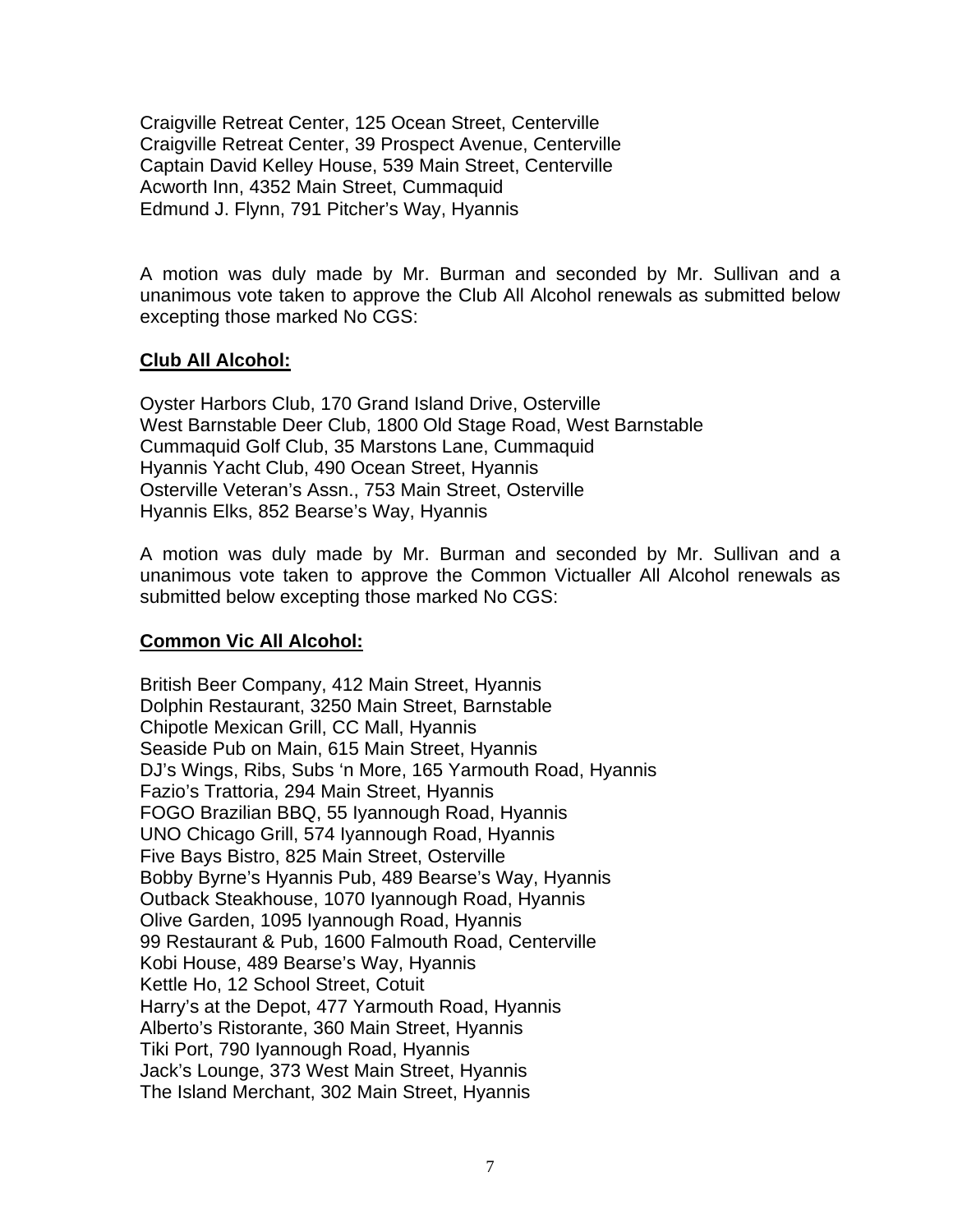Chipotle Mexican Grill, CC Mall, Hyannis Oceans/Hyannis Angler's Club, 235 Ocean Street, Hyannis Barnstable Restaurant & Tavern, 3176 Main Street, Barnstable Scottie's Famous Pizza, 244 Iyannough Road, Hyannis Shanghai Chinese Restaurant, 11 Ridgewood Avenue, Hyannis The 19<sup>th</sup> Hole, 11 Barnstable Road, Hyannis Hyannis Golf Club, 1800 Iyannough Road, Hyannis Not Your Average Joe's, CC Mall, Hyannis Dragonlite Restaurant, 620 Main Street, Hyannis Wimpy's, 752 Main Street., Osterville Prova Brazil Steakhouse, 415 Main Street, Hyannis Cape Cod Inn/Duck Inn Pub, 447 Main Street, Hyannis Barbyann's, 120 Airport Road, Hyannis Five Eighty Six Bistro, 586 Main Street, Hyannis Ying's Sushi Bar & Lounge, 59 Center Street, Hyannis Embargo, 453 Main Street, Hyannis B&B Pizza, 10 Seaboard Lane, Hyannis Brazilian Grill, 676-78 Main Street, Hyannis Beechtree Cantina, 599 Main Street, Hyannis Misaki, 379 West Main, Hyannis Philbrick's, 1460 Rte 149, Marstons Mills Schooner's, 372 Main Street, Hyannis

A motion was duly made by Mr. Burman and seconded by Mr. Sullivan and a unanimous vote taken to approve the Common Victualler Wine & Malt renewals as submitted below:

# **Common Vic Beer & Wine:**

Pizza Barbone, 390 Main Street, Hyannis The Original Gourmet Brunch, 517 Main Street, Hyannis Pizza Wave, 3864 Falmouth Road, Marstons Mills Golden Fountain Restaurant, 203 West Main Street, Hyannis Mike's Pizza, 1220 Iyannough Road, Barnstable Pinocchio Pizza, 1661 Falmouth Road, Centerville B2 Burrito Bistro, 790 Iyannough Road, Hyannis Craigville Pizza & Mexican, 618 Craigville Beach Road, Centerville New England Pizza, 187A West Main, Hyannis Bangkok Cuisine, 20 Independence Drive, Hyannis The Daily Paper, 644 West Main Street, Hyannis Palio Pizzeria, 435 Main Street, Hyannis Caffe e Dolci, 430 Main Street, Hyannis

A motion was duly made by Mr. Burman and seconded by Mr. Sullivan and a unanimous vote taken to approve the Farmer/Brewery All Alcohol Pouring License listed below: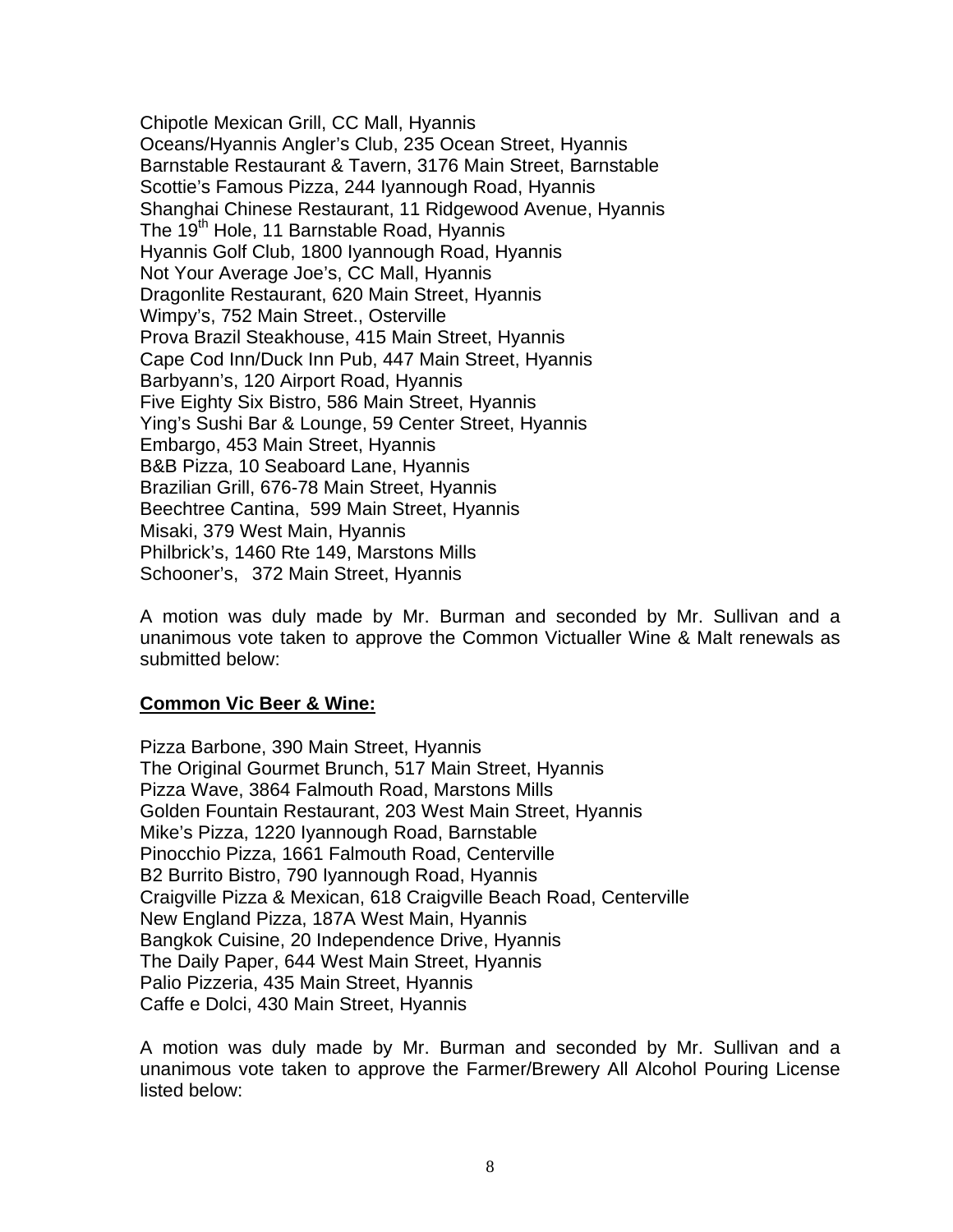# **Farmer/Brewery All Alcohol Pouring License:**

Cape Cod Beer, 1336 Phinney's Lane, Hyannis

Mr. Burman asked to confirm that this is the correct name for the license – Farmer/Brewer Pouring License; Mr. Geiler and Mr. Scali confirmed.

A motion was duly made by Mr. Burman and seconded by Mr. Sullivan and a unanimous vote taken to approve the General On Premises All Alcohol renewals as submitted below:

# **General on Premises All Alcohol:**

Pufferbellies, 183R Iyannough Road, Hyannis Cotuit Center for the Arts, 4404 Falmouth Road, Cotuit Ryan Family Amusement, 441 Main Street, Hyannis Quarterdeck Lounge, 247 Iyannough Road, Hyannis Puff the Magic, 649 Main Street, Hyannis

A motion was duly made by Mr. Burman and seconded by Mr. Sullivan and a unanimous vote taken to approve the Innholder All Alcohol renewals as submitted below:

#### **Innholder All Alcohol:**

Cape Codder Resort, 1225 Iyannough Road, Hyannis International Inn, 662 Main Street, Hyannis Resort & Conference Center, 35 Scudder Avenue, Hyannis Courtyard by Marriott, 707 Iyannough Road, Hyannis The Greenhouse Restaurant, 1127 Iyannough Road, Hyannis Doubletree Bistro, 287 Iyannough Road, Hyannis

A motion was duly made by Mr. Burman and seconded by Mr. Sullivan and a unanimous vote taken to approve the Package Store All Alcohol renewals as submitted below:

#### **Package Store All Alcohol:**

Hyannis Package Store, 775 Main Street, Hyannis Osterville Package Store, 11 Wianno Avenue, Osterville Parker's Discount Liquors, 1166 Iyannough Road, Hyannis Cotuit Liquors, 3858 Falmouth Road, Marstons Mills Luke's Super Liquors, 395 Barnstable Road, Hyannis Craigville Package Store, 2946 Falmouth Road, Unit 1 Blanchard's Liquors, 167 Corporation Street, Hyannis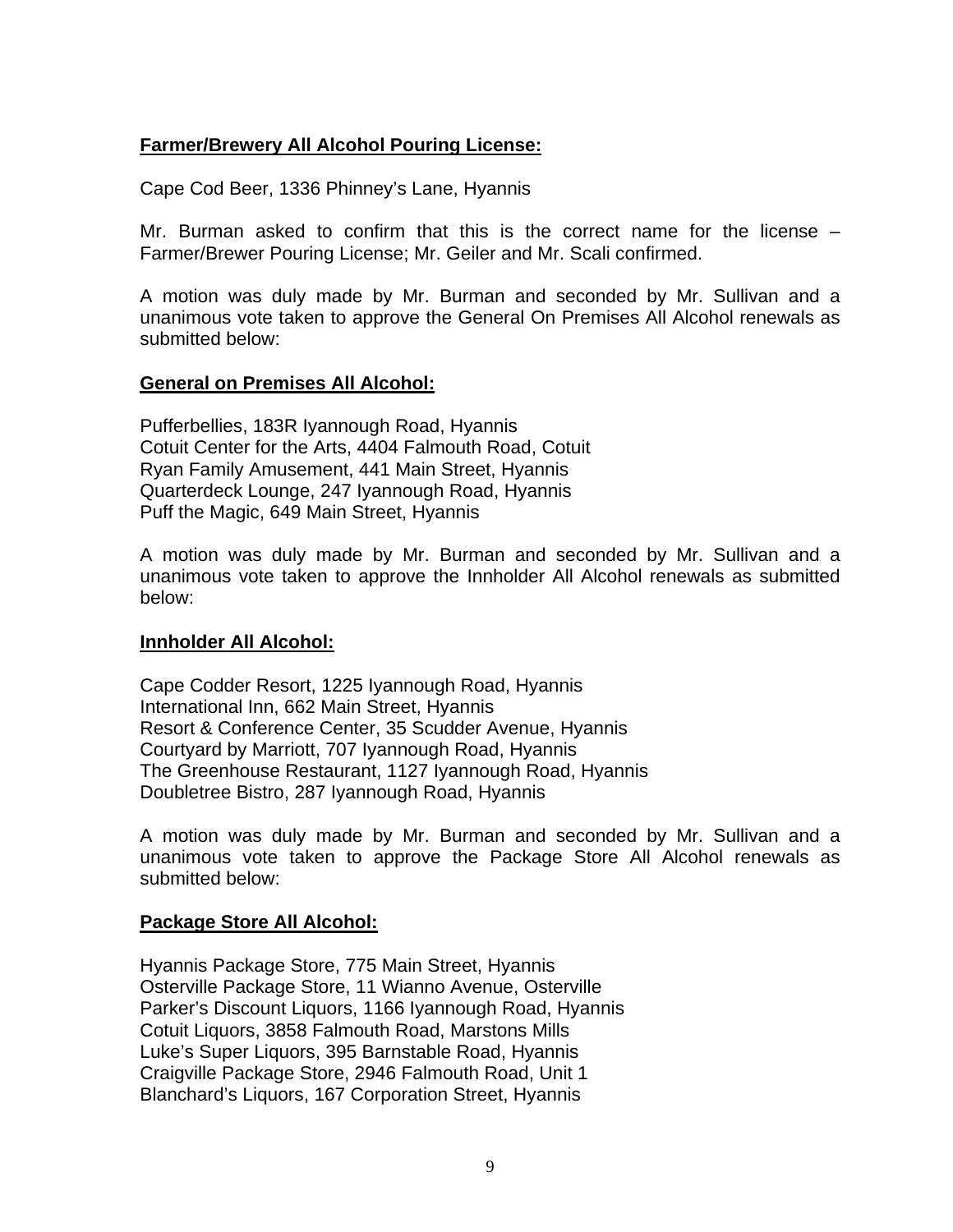Willow Package Store, 700 Yarmouth Road, Hyannis Cape Cod Package Store, 1495 Falmouth Road, Centerville Grain & Vine, 101 Iyannough Road, Hyannis Cotuit Grocery, 747 Main Street, Cotuit 7 G's Liquor Shoppe, 990 Route 6A, West Barnstable Barnstable Bottle Shoppe, 10 Seaboard Lane, Hyannis Fancy's Farm Market, 699 Main Street, Osterville

A motion was duly made by Mr. Burman and seconded by Mr. Sullivan and a unanimous vote taken to approve the Package Store Wine & Malt renewals as submitted below:

### **Package Store Beer & Wine:**

Willow Tree Market, 15 Charles Street, Hyannis GOL Supermarket, 55 Iyannough Road, Hyannis Mini Food Mart, 252 Main Street, Hyannis Lambert's Rainbow Fruit, 1000 West Main Street, Centerville Hess Express, 50 Ocean Street, Hyannis Old Village Store, 2455 Meetinghouse Way, West Barnstable Sea Street Market, 231 Sea Street, Hyannis Big Daddy's Pizza, 4120 Falmouth Road, Cotuit Barnstable Market, 3220 Main Street, Barnstable

A motion was duly made by Mr. Burman and seconded by Mr. Sullivan and a unanimous vote taken to approve the Annual Daily Live Entertainment renewals as submitted below:

# **Entertainment - Daily Live:**

British Beer Company, 412 Main Street, Hyannis Cape Codder Resort, 1225 Iyannough Road, Hyannis Barnstable Comedy Club, 3171 Main Street, Barnstable Fazio's Trattoria, 294 Main Street, Hyannis International Inn, 662 Main Street, Hyannis Oyster Harbors Club, 170 Grand Island Drive, Osterville UNO Chicago Grill, 574 Iyannough Road, Hyannis Courtyard by Marriott, 707 Iyannough Road, Hyannis Pufferbellies, 183R Iyannough Road, Hyannis Harry's at the Depot, 477 Yarmouth Road, Hyannis West Barnstable Deer Club, 1800 Old Stage Road, West Barnstable Alberto's Ristorante, 360 Main Street, Hyannis Cotuit Center for the Arts, 4404 Falmouth Road, Cotuit Hyannis Yacht Club, 490 Ocean Street, Hyannis The Island Merchant, 302 Main Street, Hyannis Oceans/Hyannis Angler's Club, 235 Ocean Street, Hyannis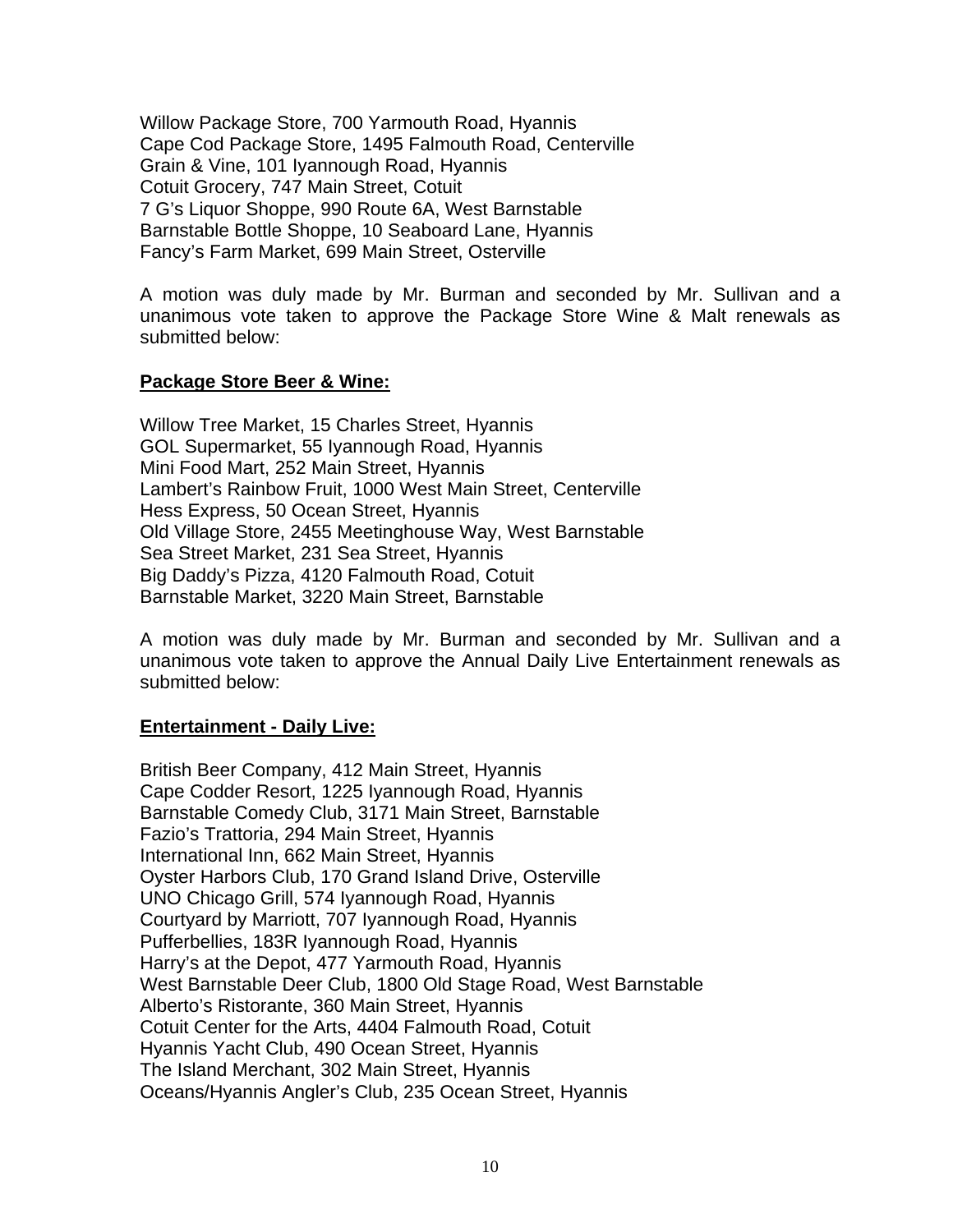Barnstable Restaurant & Tavern, 3176 Main Street, Barnstable Rendez Vous Cafe, 394 Main Street, Hyannis Hyannis Golf Club, 1800 Iyannough Road, Hyannis Sam Diego's, 950 Iyannough Road, Hyannis Prova Brazil Steakhouse, 415 Main Street, Hyannis Cape Cod Inn/Duck Inn Pub, 447 Main Street, Hyannis Five Eighty Six Bistro, 586 Main Street, Hyannis Puff the Magic, 649 Main Street, Hyannis Ying's Sushi Bar & Lounge, 59 Center Street, Hyannis Doubletree Bistro, 287 Iyannough Road, Hyannis Embargo, 453 Main Street, Hyannis Hyannis Elks, 852 Bearse's Way, Hyannis Brazilian Grill, 676-78 Main Street, Hyannis Philbrick's, 1460 Rte 149, Marstons Mills Beechtree Cantina, 599 Main Street, Hyannis Schooner's, 372 Main Street, Hyannis

A motion was duly made by Mr. Burman and seconded by Mr. Sullivan and a unanimous vote taken to approve the Annual Daily Non-Live Entertainment renewals as submitted below:

#### **Entertainment - Daily Non-Live:**

British Beer Company, 412 Main Street, Hyannis Cape Codder Resort, 1225 Iyannough Road, Hyannis Seaside Pub on Main, 615 Main Street, Hyannis Fazio's Trattoria, 294 Main Street, Hyannis Resort & Conference Center, 35 Scudder Avenue, Hyannis UNO Chicago Grill, 574 Iyannough Road, Hyannis Courtyard by Marriott, 707 Iyannough Road, Hyannis Bobby Byrne's Hyannis Pub, 489 Bearse's Way, Hyannis Pufferbellies, 183R Iyannough Road, Hyannis Harry's at the Depot, 477 Yarmouth Road, Hyannis Alberto's Ristorante, 360 Main Street, Hyannis Jack's Lounge, 373 West Main Street, Hyannis Ryan Family Amusement, 441 Main Street, Hyannis Quarterdeck Lounge, 247 Iyannough Road, Hyannis Oceans/Hyannis Angler's Club, 235 Ocean Street, Hyannis Barnstable Restaurant & Tavern, 3176 Main Street, Barnstable Rendez Vous Cafe, 394 Main Street, Hyannis The 19<sup>th</sup> Hole, 11 Barnstable Road, Hyannis Hyannis Golf Club, 1800 Iyannough Road, Hyannis Not Your Average Joe's, CC Mall, Hyannis Craigville Pizza & Mexican, 618 Craigville Beach Road, Centerville Osterville Veteran's Assn., 753 Main Street, Osterville Prova Brazil Steakhouse, 415 Main Street, Hyannis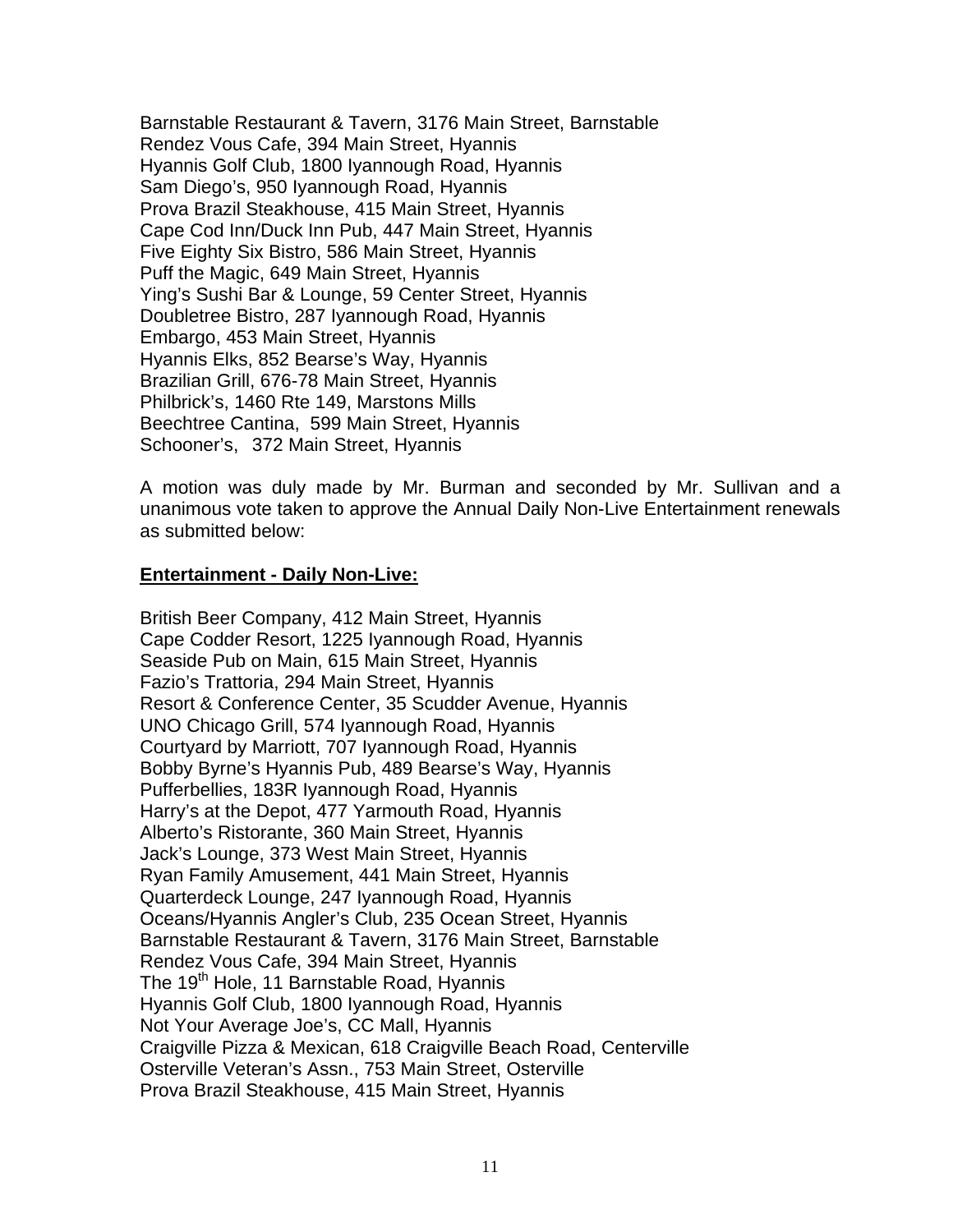Cape Cod Inn/Duck Inn Pub, 447 Main Street, Hyannis Puff the Magic, 649 Main Street, Hyannis Hyannis Elks, 852 Bearse's Way, Hyannis Beechtree Cantina, 599 Main Street, Hyannis Schooner's, 372 Main Street, Hyannis

A motion was duly made by Mr. Burman and seconded by Mr. Sullivan and a unanimous vote taken to approve the Annual Karaoke renewals as submitted below:

### **Karaoke:**

Seaside Pub on Main, 615 Main Street, Hyannis International Inn, 662 Main Street, Hyannis UNO Chicago Grill, 574 Iyannough Road, Hyannis Harry's at the Depot, 477 Yarmouth Road, Hyannis Ying's Sushi Bar & Lounge, 59 Center Street, Hyannis British Beer Company, 412 Main Street, Hyannis

A motion was duly made by Mr. Burman and seconded by Mr. Sullivan and a unanimous vote taken to approve the Annual Pool Table renewals as submitted below:

# **Pool Table(s):**

Quarterdeck Lounge, 247 Iyannough Road, Hyannis The 19<sup>th</sup> Hole, 11 Barnstable Road, Hyannis Osterville Veteran's Assn., 753 Main Street, Osterville Hyannis Elks, 852 Bearse's Way, Hyannis

A motion was duly made by Mr. Burman and seconded by Mr. Sullivan and a unanimous vote taken to approve the Annual Automatic Amusement/Video Games renewals as submitted below:

# **Video Games:**

Cape Codder Resort, 1225 Iyannough Road, Hyannis Seaside Pub on Main, 615 Main Street, Hyannis Resort & Conference Center, 35 Scudder Avenue, Hyannis Bobby Byrne's Hyannis Pub, 489 Bearse's Way, Hyannis Harry's at the Depot, 477 Yarmouth Road, Hyannis Jack's Lounge, 373 West Main Street, Hyannis Ryan Family Amusement, 441 Main Street, Hyannis Quarterdeck Lounge, 247 Iyannough Road, Hyannis Oceans/Hyannis Angler's Club, 235 Ocean Street, Hyannis The 19<sup>th</sup> Hole, 11 Barnstable Road, Hyannis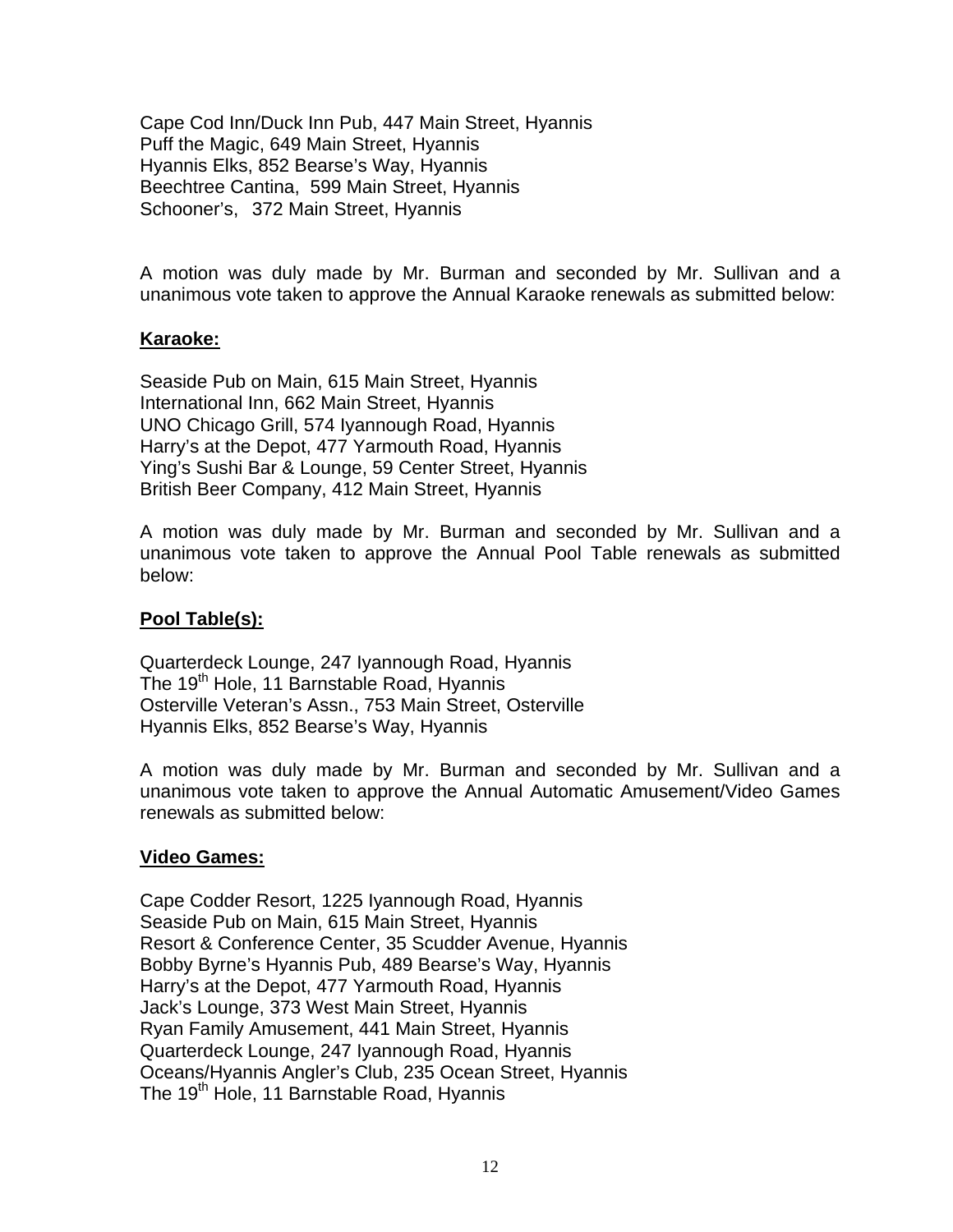Craigville Pizza & Mexican, 618 Craigville Beach Road, Centerville Osterville Veteran's Assn., 753 Main Street, Osterville Cape Cod Inn/Duck Inn Pub, 447 Main Street, Hyannis Hyannis Elks, 852 Bearse's Way, Hyannis

A motion was duly made by Mr. Burman and seconded by Mr. Sullivan and a unanimous vote taken to approve the Non-Renewals as documented below:

#### **Non-renewals:**

Ardeo on Main, 644 Main Street, Hyannis closed Sweet Tomatoes, 791 Main Street, Osterville closed Regatta of Cotuit, 4631 Falmouth Road, Cotuit closed Thai House, 304-306 Main Street, Hyannis no show

Mr. Hoxie made a motion that all on problem list be deleted from approval today; just continuing them to the 12/17/12 meeting.

Mr. Burman read into record the list of renewals which have not yet obtained the DOR Certificates of Good Standing with no aspersions against them, on hold for administrative reasons to 12/17/12:

### **Alcohol:**

Heritage House Hotel, 259 Main Street, Hyannis King's Grant Racquet Club, 12 Old King's Road, Cotuit Wianno Club, Parker Rd., Cotuit Wianno Club, Seaview Avenue Pavilion Indian Cuisine, 511 Main Street, Hyannis Hyannisport Club, 2 Irving Avenue, Hyannisport Bistrot de Soleil, 350 Stevens Street, Hyannis Dennis F. Thomas Post VFW, 455 Iyannough Road, Hyannis McGrath's, 380 Barnstable Road, Hyannis Wequaquet Lake Yacht Club, 150 Anable Point Road, Centerville Tommy Doyle's, 334 Main Streeet, Hyannis Il Maestro, 297 North Street, Hyannis The Steak House and Sports Bar, 72 North Street, Hyannis Roadhouse, 488 South Street, Hyannis Colombo's, 544 Main Street, Hyannis Black Cat, 165 Ocean Street, Hyannis **Non-Alcohol:**

Barnes & Noble, 769 Iyannough Road, Hyannis Dunkin Donuts, 156 Iyannough Road, Hyannis Dunkin Donuts, 751 West Main Street, Hyannis Dunkin Donuts, 1220 Iyannough Road, Hyannis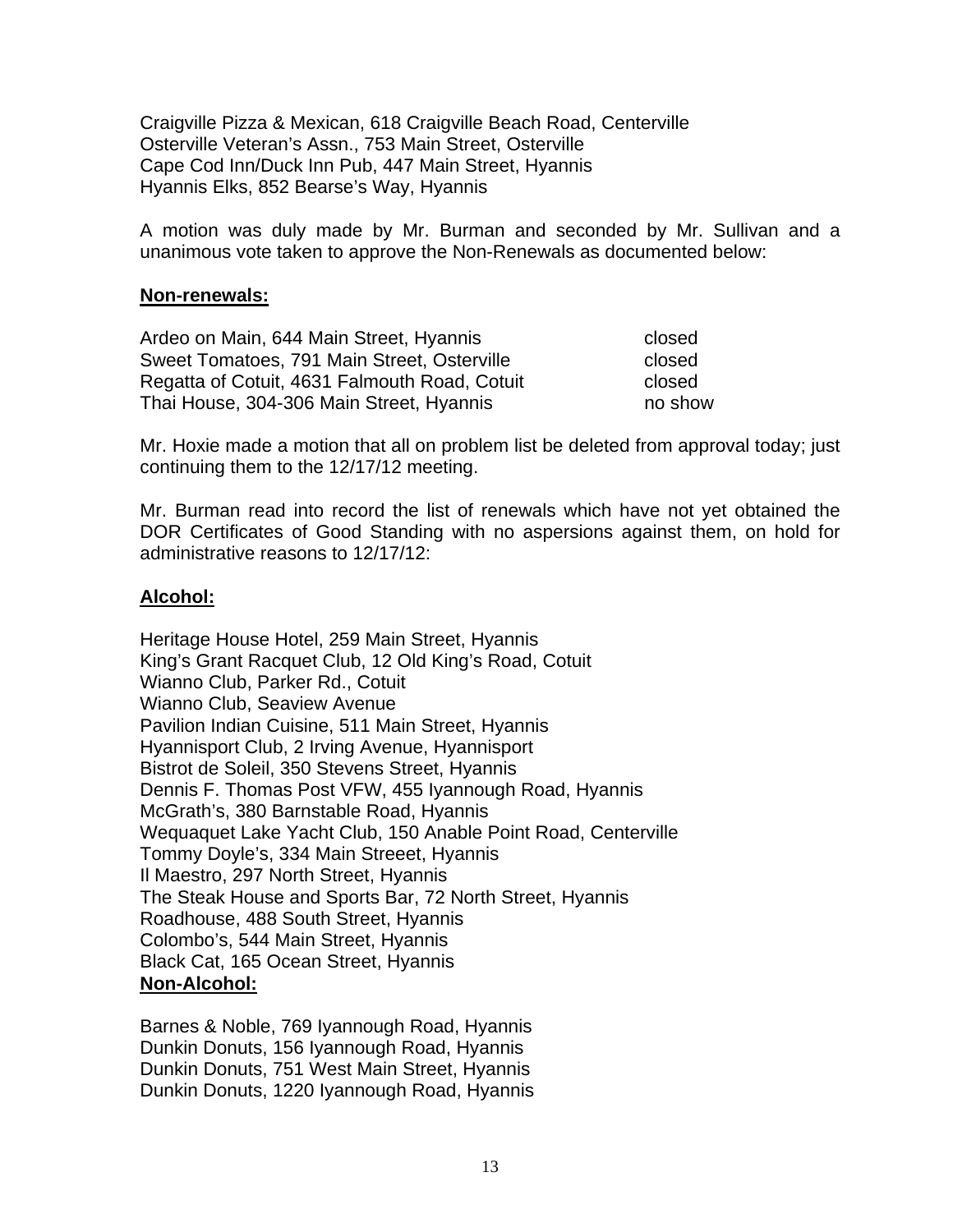Dunkin Donuts, 147 North Street, Hyannis Dunkin Donuts, 3821 Falmouth Road, Marstons Mills Dunkin Donuts, 627 Main Street, Hyannis Dunkin Donuts, 1648 Falmouth Road, Centerville Dunkin Donuts, CC Mall, Hyannis Dunkin Donuts, 317 Falmouth Road, Hyannis Dunkin Donuts, 702 Iyannough Road, Hyannis Katie's Homemade Ice Cream, 568 Main Street, Hyannis Wendy's, 554 Route 132, Hyannis Old Village Store, 2455 Meetinghouse Way, West Barnstable The Mills Restaurant, 149 Cotuit Road, Marstons Mills Perry's Main Street Deli, 546 Main Street, Hyannis

Mr. Geiler stated this new requirement went into effect in July. We had anticipated some problems on getting this from people – but the majority had no problems obtaining it at no cost on line. There have been problems with chain restaurants with one tax number as well as other issues. The reason we separated these renewals is because under the law the applicants must submit their alcohol renewals in the month of November. This is a law. The ones who do not yet have the required certificate we have had to put on this separate list.

We are pleased at how it went in general, but there were some problems as the DOR was not responding as expected in some cases.

Mr. Hoxie asked if it was a new law in July; Mr. Geiler stated that no, it is an existing law but the DOR sent a notice in the spring that the cities/town adopt this requirement for proof of payment of meals/hotel taxes to make sure they are getting what they need. Barnstable and a number of other communities have adopted this.

Mr. Hoxie stated he has a problem with us doing their work. Mr. Geiler stated a portion of these taxes go to Barnstable General Fund; most of it does go to the State. Several people had conversations with the DOR that people should be able to do this easily on line for no cost. That is the procedure we sent a memo out on late summer. Most of the licensees had no issues. They were able to get that back in 24 hrs. or so.

Mr. Hoxie stated he knows the DOR has full time employees who are supposed to be doing this but they are not, or there are not enough of them.

Mr. Geiler stated there will be a difference in tax receipts this year because of this.

Mr. Hoxie said he can understand the process with the DOR, but possibly some people being closed down for this reason does not seem fair; our local office closing them down because of tax disputes.